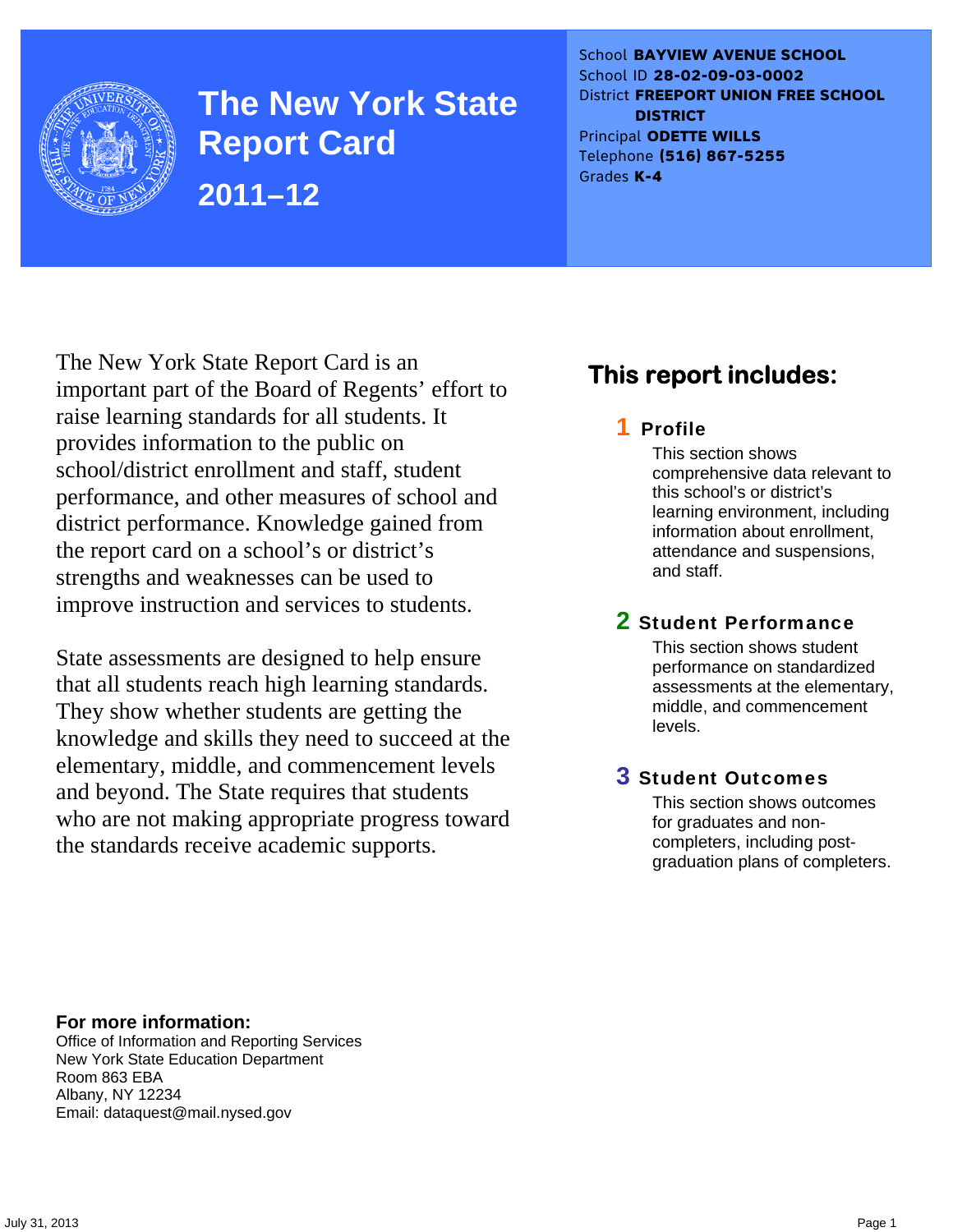**1 Profile** 

School ID **28-02-09-03-0002**

# **Enrollment**

|                            | $2009 - 10$    | $2010 - 11$    | $2011 - 12$    |
|----------------------------|----------------|----------------|----------------|
| Pre-K                      | 0              | $\Omega$       |                |
| Kindergarten               | 45             | 48             | 73             |
| Grade 1                    | 123            | 134            | 137            |
| Grade 2                    | 121            | 111            | 134            |
| Grade 3                    | 136            | 121            | 110            |
| Grade 4                    | 129            | 134            | 117            |
| Grade 5                    | $\overline{0}$ | $\overline{0}$ | $\overline{0}$ |
| Grade 6                    | 0              | 0              | 0              |
| <b>Ungraded Elementary</b> | $\Omega$       | $\Omega$       | 0              |
| Grade 7                    | 0              | 0              | 0              |
| Grade 8                    | 0              | 0              | $\mathbf 0$    |
| Grade 9                    | 0              | 0              | 0              |
| Grade 10                   | 0              | $\mathbf 0$    | 0              |
| Grade 11                   | $\Omega$       | $\mathbf 0$    | $\mathbf 0$    |
| Grade 12                   | $\Omega$       | $\Omega$       | $\Omega$       |
| <b>Ungraded Secondary</b>  | $\Omega$       | $\Omega$       | $\Omega$       |
| Total K-12                 | 554            | 548            | 571            |

# **Average Class Size**

|                       | $2009 - 10$ | $2010 - 11$ | $2011 - 12$ |
|-----------------------|-------------|-------------|-------------|
| <b>Common Branch</b>  | 18          | 21          | 22          |
| Grade 8               |             |             |             |
| English               |             |             |             |
| <b>Mathematics</b>    |             |             |             |
| Science               |             |             |             |
| <b>Social Studies</b> |             |             |             |
| Grade 10              |             |             |             |
| English               |             |             |             |
| <b>Mathematics</b>    |             |             |             |
| Science               |             |             |             |
| <b>Social Studies</b> |             |             |             |

School **BAYVIEW AVENUE SCHOOL** District **FREEPORT UNION FREE SCHOOL DISTRICT**

### **Enrollment Information**

*Enrollment* counts are as of Basic Educational Data System (BEDS) day, which is typically the first Wednesday of October of the school year. Students who attend BOCES programs on a part-time basis are included in a school's and district's enrollment. Students who attend BOCES on a full-time basis or who are placed full time by the district in an out-of-district placement are not included in a school's or district's enrollment. The state public enrollment includes public school districts, charter schools, and NYSED-operated programs. Students classified by districts as "pre-first" are included in first grade counts. Kindergarten and Pre-K counts include halfand full-day students.

### **Average Class Size Information**

*Average Class Size* is the total registration in specified classes divided by the number of those classes with registration. Common Branch refers to self-contained classes in Grades 1–6.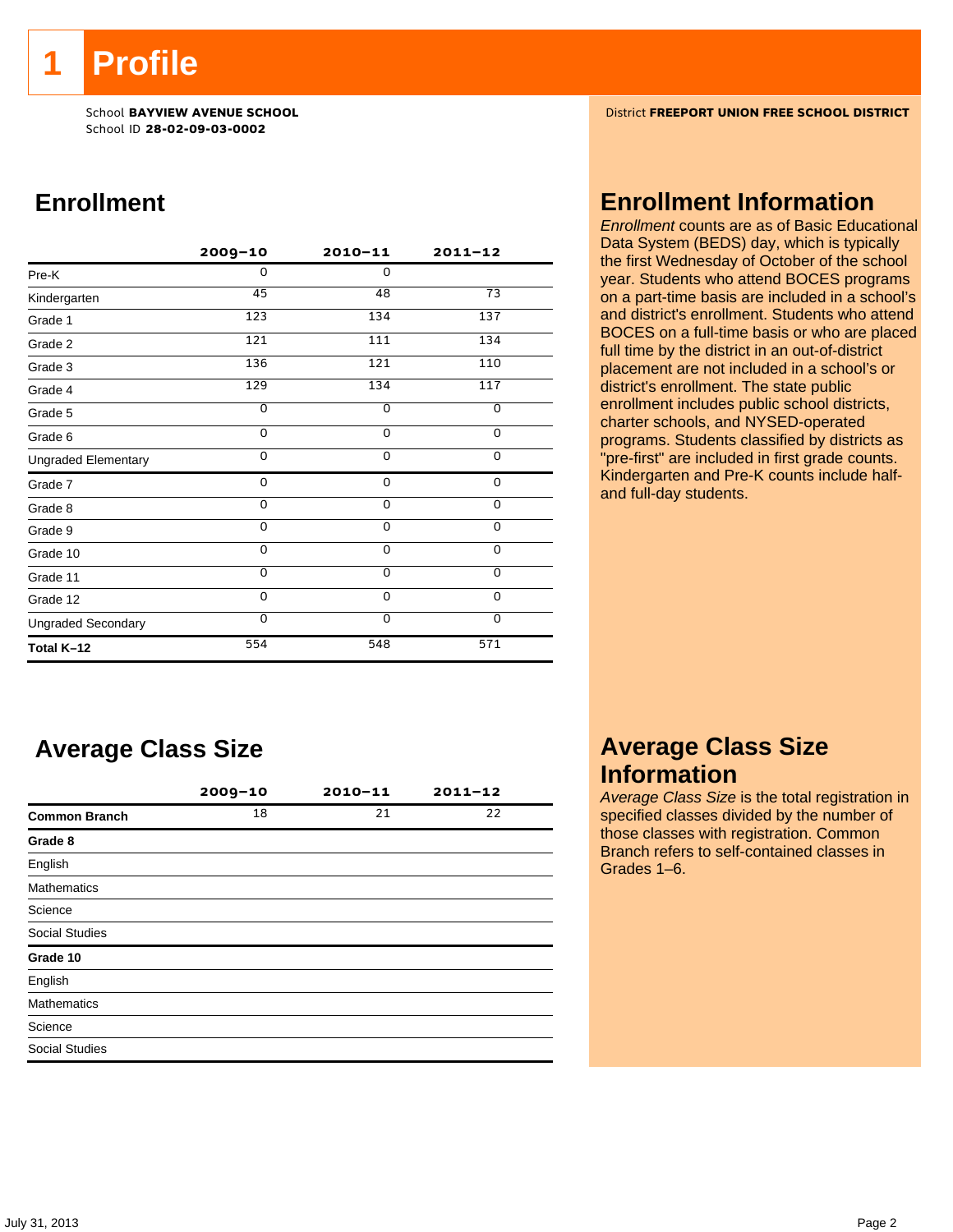# **Profile**

School ID **28-02-09-03-0002**

# **Demographic Factors**

|                                                    |     | $2009 - 10$ |                | 2010-11 | $2011 - 12$ |     |  |
|----------------------------------------------------|-----|-------------|----------------|---------|-------------|-----|--|
|                                                    | #   | $\%$        | #              | %       | #           | %   |  |
| Eligible for Free Lunch                            | 248 | 45%         | 262            | 48%     | 299         | 52% |  |
| Reduced Price Lunch                                | 45  | 8%          | 35             | 6%      | 44          | 8%  |  |
| Limited English Proficient                         | 108 | 19%         | 96             | 18%     | 110         | 19% |  |
| <b>Racial/Ethnic Origin</b>                        |     |             |                |         |             |     |  |
| American Indian or Alaska Native                   | 0   | 0%          | 4              | 1%      | 5           | 1%  |  |
| <b>Black or African American</b>                   | 186 | 34%         | 162            | 30%     | 157         | 27% |  |
| Hispanic or Latino                                 | 323 | 58%         | 333            | 61%     | 340         | 60% |  |
| Asian or Native Hawaiian/Other<br>Pacific Islander | 15  | 3%          | $\overline{1}$ | 1%      | 7           | 1%  |  |
| White                                              | 30  | 5%          | 42             | 8%      | 56          | 10% |  |
| Multiracial                                        | 0   | 0%          | $\Omega$       | 0%      | 6           | 1%  |  |

### **Attendance and Suspensions**

|                            |   | $2008 - 09$ |    | $2009 - 10$ | $2010 - 11$ |     |
|----------------------------|---|-------------|----|-------------|-------------|-----|
|                            | # | %           | #  | %           | #           | %   |
| Annual Attendance Rate     |   | 96%         |    | 96%         |             | 96% |
| <b>Student Suspensions</b> | 9 | 2%          | 10 | 2%          | 4           | 1%  |

School **BAYVIEW AVENUE SCHOOL** District **FREEPORT UNION FREE SCHOOL DISTRICT**

### **Demographic Factors Information**

*Eligible for Free Lunch* and *Reduced-Price Lunch* percentages are determined by dividing the number of approved lunch applicants by the Basic Educational Data System (BEDS) enrollment in full-day Kindergarten through Grade 12.

# **Attendance and Suspensions Information**

*Annual Attendance Rate* is determined by dividing the school's (or district's) total actual attendance by the total possible attendance for a school year. A school's (or district's) actual attendance is the sum of the number of students in attendance on each day the school (or district's schools) was open during the school year. Possible attendance is the sum of the number of enrolled students who should have been in attendance on each day the school (or schools) was open during the school year. The state's *Annual Attendance Rate* is a weighted average of all districtlevel attendance rates.

*Student Suspension* rate is determined by dividing the number of students who were suspended from school (not including inschool suspensions) for one full day or longer anytime during the school year by the Basic Educational Data System (BEDS) day enrollments for that school year. A student is counted only once, regardless of whether the student was suspended one or more times during the school year.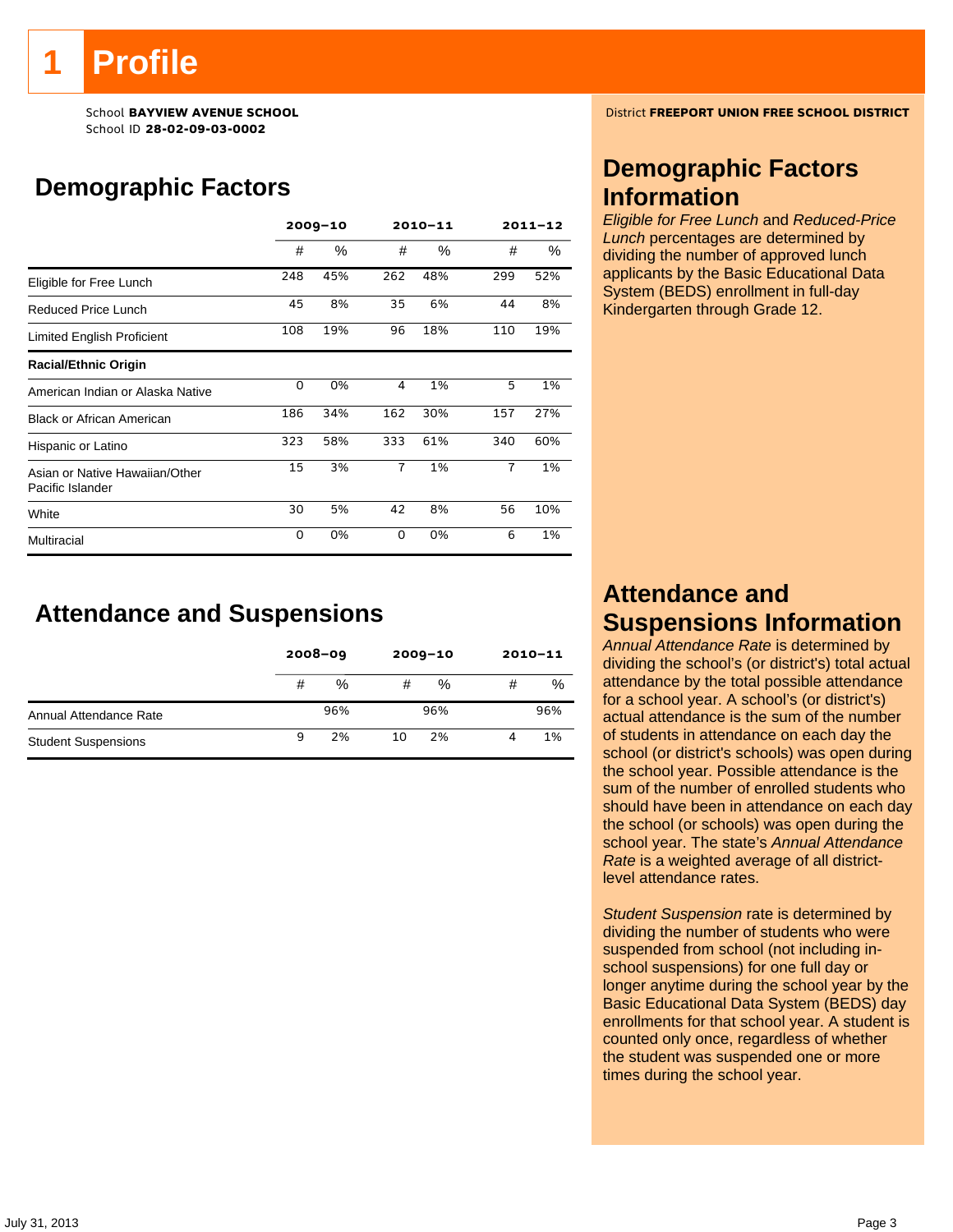# **Teacher Qualifications**

|                                                                                               | $2009 - 10$ | 2010-11 | $2011 - 12$ |
|-----------------------------------------------------------------------------------------------|-------------|---------|-------------|
| <b>Total Number of Teachers</b>                                                               | 48          | 47      | 45          |
| Percent with No Valid Teaching<br>Certificate                                                 | 0%          | 0%      | 0%          |
| Percent Teaching Out of Certification                                                         | 0%          | 0%      | 0%          |
| Percent with Fewer than Three Years of<br>Experience                                          | 8%          | 6%      | 2%          |
| Percentage with Master's Degree Plus<br>30 Hours or Doctorate                                 | 54%         | 53%     | 53%         |
| <b>Total Number of Core Classes</b>                                                           | 53          | 55      | 59          |
| Percent Not Taught by Highly Qualified<br>Teachers in This School*                            | 0%          | 0%      | 0%          |
| Percent Not Taught by Highly Qualified<br>Teachers in This District**                         | 0%          | 0%      | 0%          |
| Percent Not Taught by Highly Qualified<br>Teachers in High-Poverty Schools<br>Statewide       | 6%          | 5%      | 4%          |
| Percent Not Taught by Highly Qualified<br><b>Teachers in Low-Poverty Schools</b><br>Statewide | 1%          | 0%      | 1%          |
| <b>Total Number of Classes</b>                                                                | 88          | 80      | 91          |
| Percent Taught by Teachers Without<br>Appropriate Certification                               | 0%          | 0%      | 0%          |

\*Not available at the district or statewide level.

\*\*Not available for charter schools or at the statewide level.

# **Teacher Turnover Rate**

|                                                                       | $2008 - 09$ | $2009 - 10$ | $2010 - 11$ |
|-----------------------------------------------------------------------|-------------|-------------|-------------|
| Turnover Rate of Teachers with<br>Fewer than Five Years of Experience | 20%         | 25%         | 44%         |
| Turnover Rate of All Teachers                                         | 16%         | 13%         | 17%         |

# **Staff Counts**

|                                       | $2009 - 10$ | $2010 - 11$ | $2011 - 12$ |
|---------------------------------------|-------------|-------------|-------------|
| <b>Total Other Professional Staff</b> | 4           |             |             |
| Total Paraprofessionals*              | N/A         | N/A         | N/A         |
| <b>Assistant Principals</b>           |             |             |             |
| Principals                            |             |             |             |

\*Not available at the school level.

School **BAYVIEW AVENUE SCHOOL** District **FREEPORT UNION FREE SCHOOL DISTRICT**

### **Teacher Qualifications Information**

The *Percent Teaching Out of Certification* for public schools is the percent doing so on more than an incidental basis; that is, the percent teaching for more than five periods per week outside certification.

*Core Classes* are primarily K–6 common branch, English, mathematics, science, social studies, art, music, and foreign languages. To be *Highly Qualified*, a teacher must have at least a Bachelor's degree, be certified to teach in the subject area or otherwise in accordance with state standards, and show subject matter competency.

In public schools, a teacher who taught one class outside of the certification area(s) is counted as *Highly Qualified* provided that 1) the teacher had been determined by the school or district through the HOUSSE process or other state-accepted methods to have demonstrated acceptable subject knowledge and teaching skills and 2) the class in question was not the sole assignment reported. Credit for incidental teaching does not extend beyond a single assignment. Independent of *Highly Qualified Teacher* status, any assignment for which a teacher did not hold a valid certificate still registers as teaching out of certification.

In charter schools, a teacher is counted as *Highly Qualified* if the teacher has at least a Bachelor's degree, is certified to teach, and shows subject matter competency. Enabling legislation considers charter school teachers to be certified if they hold any valid teaching certificate. Enabling legislation also permits up to 30 percent (with a maximum of five) of charter school teachers to be without certification and to be considered *Highly Qualified* if they meet all remaining criteria.

*High-poverty* and *low-poverty* schools are those schools in the upper and lower quartiles, respectively, for percentage of students eligible for a free or reduced-price lunch.

### **Teacher Turnover Rate Information**

*Teacher Turnover Rate* for a specified school year is the number of teachers in that school year who were not teaching in the following school year divided by the number of teachers in the specified school year, expressed as a percentage.

### **Staff Counts Information**

*Other Professionals* includes administrators, guidance counselors, school nurses, psychologists, and other professionals who devote more than half of their time to nonteaching duties.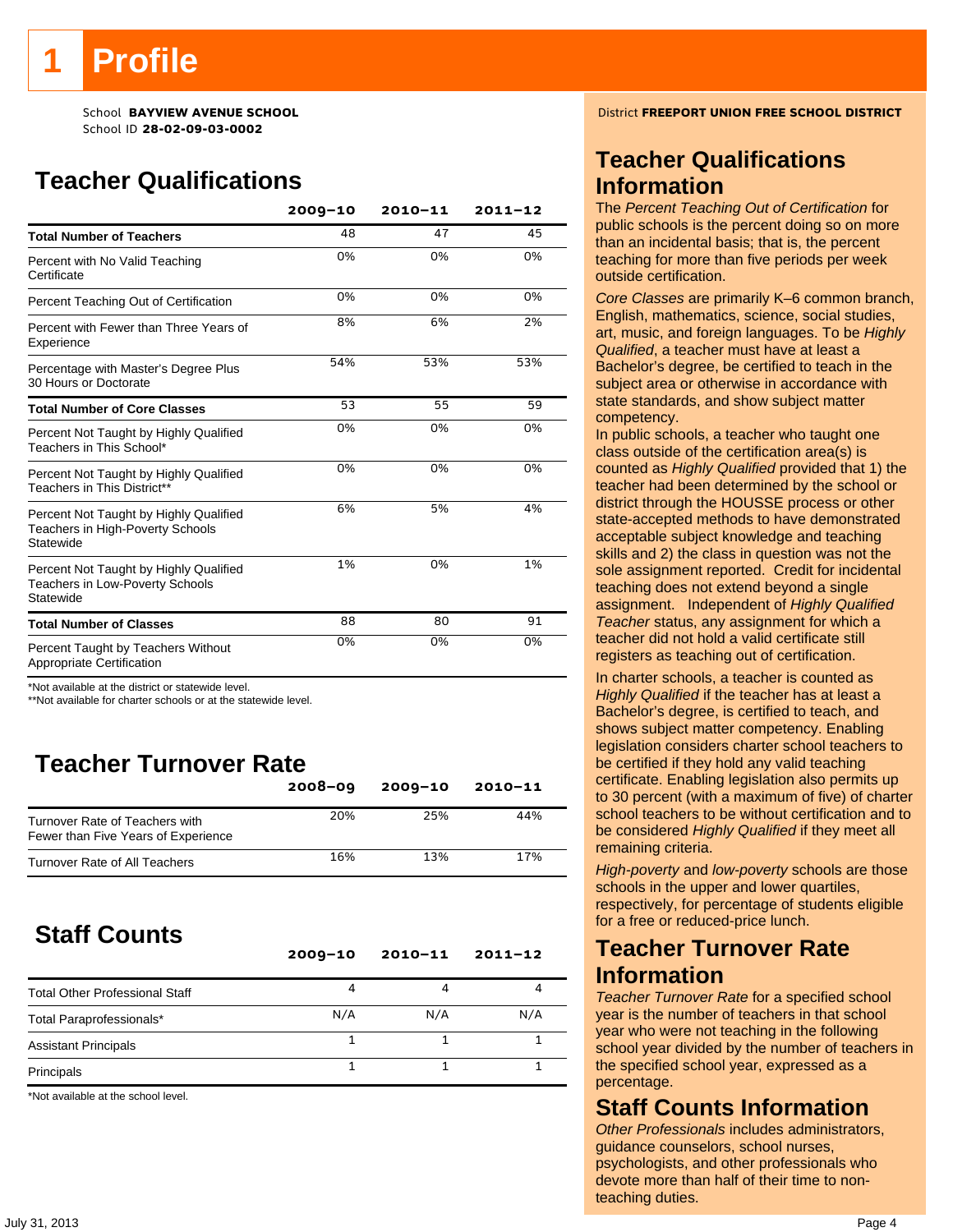This section contains annual assessment data for students at the elementary, middle, and commencement levels as well as the performance of secondary-level cohorts on standardized achievement assessments.

#### **New York State Testing Program (NYSTP) Assessments**

The New York State Testing Program assessments are administered in English language arts (ELA) and mathematics in grades 3 through 8. The Performance Level Descriptors for these assessments are provided below:

#### **English Language Arts**

**Level 1: Below Standard** 

Student performance does not demonstrate an understanding of the English language arts knowledge and skills expected at this grade level.

#### **Level 2: Meets Basic Standard**

Student performance demonstrates a partial understanding of the English language arts knowledge and skills expected at this grade level. **Level 3: Meets Proficiency Standard** 

Student performance demonstrates an understanding of the English language arts knowledge and skills expected at this grade level.

### **Level 4: Exceeds Proficiency Standard**

Student performance demonstrates a thorough understanding of the English language arts knowledge and skills expected at this grade level.

#### **Mathematics**

#### **Level 1: Below Standard**

Student performance does not demonstrate an understanding of the mathematics content expected at this grade level.

#### **Level 2: Meets Basic Standard**

Student performance demonstrates a partial understanding of the mathematics content expected at this grade level.

#### **Level 3: Meets Proficiency Standard**

Student performance demonstrates an understanding of the mathematics content expected at this grade level.

#### **Level 4: Exceeds Proficiency Standard**

Student performance demonstrates a thorough understanding of the mathematics content expected at this grade level.

#### **New York State Alternate Assessment (NYSAA)**

The New York State Alternate Assessments are administered in English language arts (ELA) and mathematics to ungraded students with severe cognitive disabilities whose ages are equivalent to graded students in grades 3 through 8 and secondary level. They are administered in science to students with disabilities age equivalent to graded students in grades 4, 8, and secondary level. And they are administered in social studies at the secondary level only.

#### **New York State English as a Second Language Achievement Tests (NYSESLAT)**

The New York State English as a Second Language Achievement Tests are administered in grades K through 12 to limited English proficient students.

#### **Secondary-Level Cohorts**

A secondary-level cohort consists of all students who first entered grade 9 anywhere or, in the case of ungraded students with disabilities, reached their seventeenth birthday in a particular year. The 2008 cohort consists of all students who first entered grade 9 anywhere or, in the case of ungraded students with disabilities, reached their seventeenth birthday between July 1, 2008 and June 30, 2009. The 2007 cohort consists of all students who first entered grade 9 anywhere or, in the case of ungraded students with disabilities, reached their seventeenth birthday between July 1, 2007 and June 30, 2008. For more detailed information on cohort definitions, see *Secondary-Level Cohort Definitions* at http://www.p12.nysed.gov/irs/sirs/.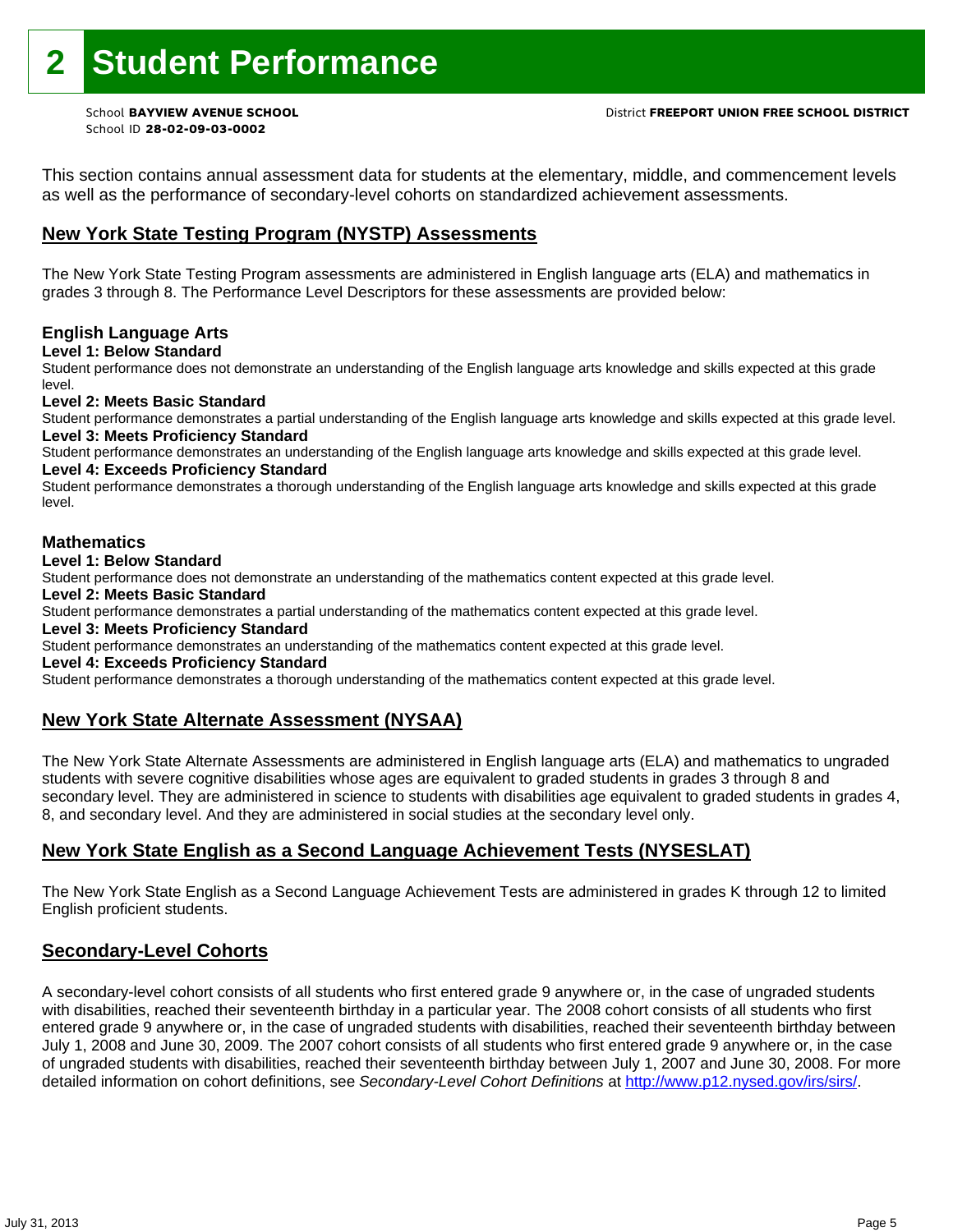# **Results in Grade 3 English Language Arts**

|                                              |      | <b>This School</b> |                                 | <b>School District</b> |         |                                 | <b>NY State Public</b> |         |                                 |          |  |
|----------------------------------------------|------|--------------------|---------------------------------|------------------------|---------|---------------------------------|------------------------|---------|---------------------------------|----------|--|
|                                              |      |                    | Percentage scoring at level(s): |                        |         | Percentage scoring at level(s): |                        |         | Percentage scoring at level(s): |          |  |
|                                              |      | $2 - 4$            | $3 - 4$                         | 4                      | $2 - 4$ | $3 - 4$                         | 4                      | $2 - 4$ | $3 - 4$                         | 4        |  |
| 2012 Mean Score: 664<br>2011 Mean Score: 667 |      |                    | *Range: 644-780 663-780 694-780 |                        |         |                                 |                        |         |                                 |          |  |
| $2011 - 12$<br>2010-11                       | 100% | 93% 98%            | 67%<br>48%                      | 6%<br>4%               | 90% 94% | 53% 60%                         | 6%<br>2%               | 86% 87% | 56% 56%                         | 7%<br>5% |  |
| Number of Tested Students:                   |      | 97 119             | 50<br>82                        | 6<br>5                 | 381 441 | 223<br>283                      | 25<br>11               |         |                                 |          |  |
|                                              |      |                    |                                 |                        |         |                                 |                        |         |                                 |          |  |

| <b>Results by</b>                               |        | 2011-12 School Year |                                 |     |        | 2010-11 School Year |                                 |     |  |
|-------------------------------------------------|--------|---------------------|---------------------------------|-----|--------|---------------------|---------------------------------|-----|--|
| <b>Student Group</b>                            | Total  |                     | Percentage scoring at level(s): |     | Total  |                     | Percentage scoring at level(s): |     |  |
|                                                 | Tested | $2 - 4$             | $3 - 4$                         |     | Tested | $2 - 4$             | $3 - 4$                         | 4   |  |
| <b>All Students</b>                             | 104    | 93%                 | 48%                             | 6%  | 122    | 98%                 | 67%                             | 4%  |  |
| Female                                          | 52     | 94%                 | 52%                             | 8%  | 57     | 100%                | 74%                             | 7%  |  |
| Male                                            | 52     | 92%                 | 44%                             | 4%  | 65     | 95%                 | 62%                             | 2%  |  |
| American Indian or Alaska Native                | 1      |                     |                                 |     |        |                     |                                 |     |  |
| <b>Black or African American</b>                | 35     | 94%                 | 60%                             | 11% | 39     | 95%                 | 72%                             | 3%  |  |
| Hispanic or Latino                              | 63     | 94%                 | 40%                             | 2%  | 73     | 99%                 | 62%                             | 3%  |  |
| Asian or Native Hawaiian/Other Pacific Islander |        |                     |                                 |     | 2      |                     |                                 |     |  |
| White                                           | 2      |                     |                                 |     |        |                     |                                 |     |  |
| Multiracial                                     |        |                     |                                 |     |        |                     |                                 |     |  |
| <b>Small Group Totals</b>                       | 6      | 83%                 | 67%                             | 17% | 10     | 100%                | 90%                             | 20% |  |
| <b>General-Education Students</b>               | 98     | 94%                 | 50%                             | 6%  | 107    | 99%                 | 71%                             | 5%  |  |
| <b>Students with Disabilities</b>               | 6      | 83%                 | 17%                             | 0%  | 15     | 87%                 | 40%                             | 0%  |  |
| <b>English Proficient</b>                       | 90     | 94%                 | 56%                             | 7%  | 101    | 97%                 | 69%                             | 5%  |  |
| Limited English Proficient                      | 14     | 86%                 | 0%                              | 0%  | 21     | 100%                | 57%                             | 0%  |  |
| Economically Disadvantaged                      | 71     | 92%                 | 38%                             | 4%  | 72     | 97%                 | 61%                             | 3%  |  |
| Not Disadvantaged                               | 33     | 97%                 | 70%                             | 9%  | 50     | 98%                 | 76%                             | 6%  |  |
| Migrant                                         |        |                     |                                 |     |        |                     |                                 |     |  |
| Not Migrant                                     | 104    | 93%                 | 48%                             | 6%  | 122    | 98%                 | 67%                             | 4%  |  |

#### **NOTES**

The – symbol indicates that data for a group of students have been suppressed. If a group has fewer than five students,

data for that group and the next smallest group(s) are suppressed to protect the privacy of individual students. \* These ranges are for 2011–12 data only. Ranges for 2010–11 data are available in the 2010–11 Accountability and Overview Reports.

| THESE TRINGES ARE TOT ZUIT-IZ GATA ONLY. RANGES TOT ZUID-II GATA ARE AVAILABLE IN THE ZUID-II ACCOUNTABILITY AND OVERVIEW REPORTS.<br><b>Other</b> |        | 2011-12 School Year |                             |     | 2010-11 School Year |                             |         |     |
|----------------------------------------------------------------------------------------------------------------------------------------------------|--------|---------------------|-----------------------------|-----|---------------------|-----------------------------|---------|-----|
| <b>Assessments</b>                                                                                                                                 | Total  |                     | Number scoring at level(s): |     |                     | Number scoring at level(s): |         |     |
|                                                                                                                                                    | Tested | $2 - 4$             | $3 - 4$                     | 4   | Tested              | $2 - 4$                     | $3 - 4$ | 4   |
| New York State Alternate Assessment<br>(NYSAA): Grade 3 Equivalent                                                                                 |        |                     |                             |     | 0                   |                             |         |     |
| New York State English as a Second Language<br>Achievement Test (NYSESLAT) <sup>+</sup> : Grade 3                                                  |        | N/A                 | N/A                         | N/A | 0                   | N/A                         | N/A     | N/A |
|                                                                                                                                                    | Total  |                     |                             |     | Total               |                             |         |     |
| Recently Arrived LEP Students NOT Tested on<br>the ELA NYSTP: Grade 3                                                                              |        | N/A                 | N/A                         | N/A | 0                   | N/A                         | N/A     | N/A |

July 31, 2013 Page 6 † These counts represent recently arrived LEP students who used the NYSESLAT to fulfill the English language arts participation requirement.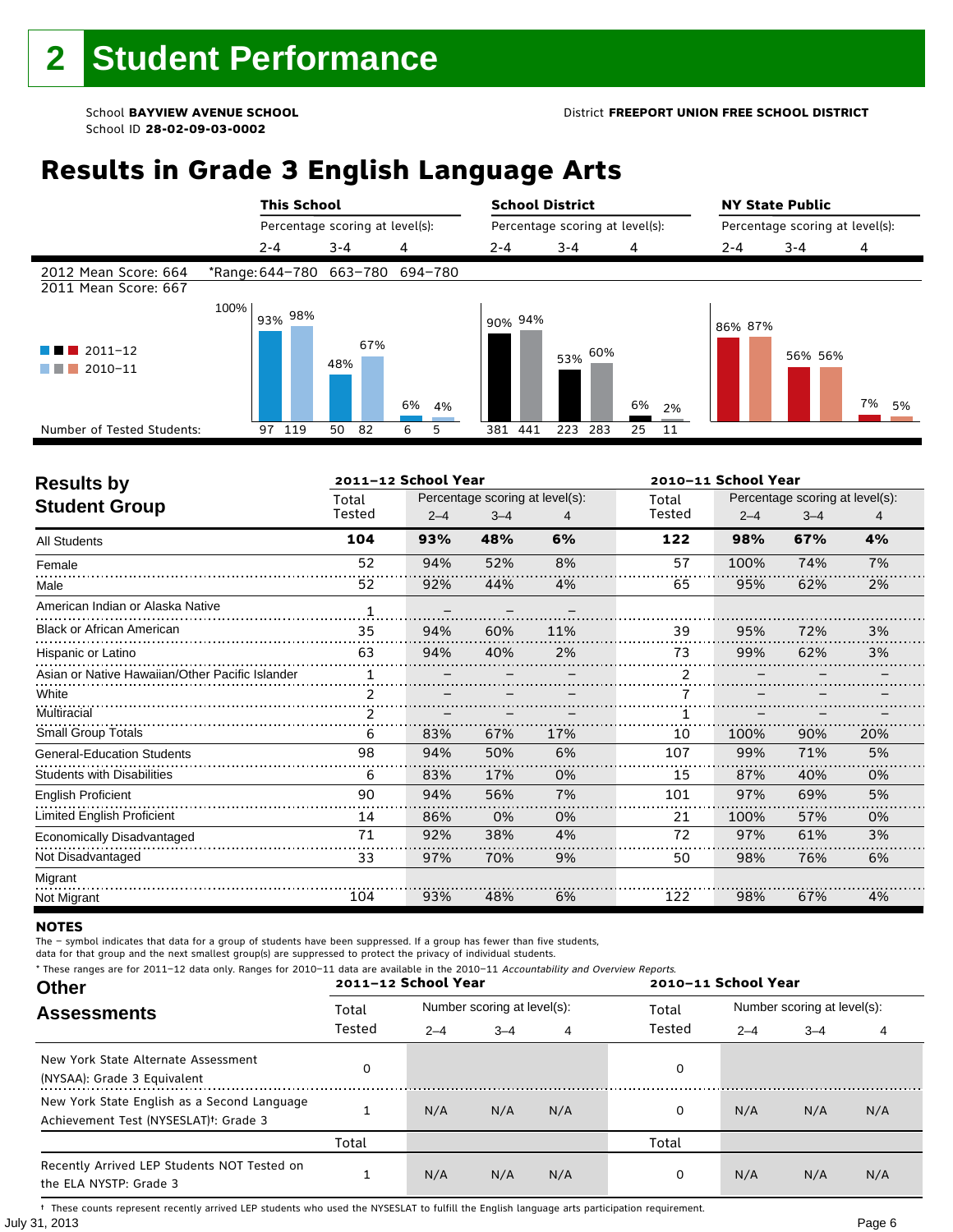# **Results in Grade 3 Mathematics**

|                                              |                                 | <b>This School</b><br>Percentage scoring at level(s): |           |            | <b>School District</b><br>Percentage scoring at level(s): |          |         | <b>NY State Public</b><br>Percentage scoring at level(s): |         |  |
|----------------------------------------------|---------------------------------|-------------------------------------------------------|-----------|------------|-----------------------------------------------------------|----------|---------|-----------------------------------------------------------|---------|--|
|                                              |                                 |                                                       |           |            |                                                           |          |         |                                                           |         |  |
|                                              | $2 - 4$                         | $3 - 4$                                               | 4         | $2 - 4$    | $3 - 4$                                                   | 4        | $2 - 4$ | $3 - 4$                                                   | 4       |  |
| 2012 Mean Score: 682<br>2011 Mean Score: 691 | *Range: 662-770 684-770 707-770 |                                                       |           |            |                                                           |          |         |                                                           |         |  |
| $\blacksquare$ 2011-12<br>2010-11<br>. .     | 100%<br>l 90% 97%               | 74%<br>45%                                            | 12%<br>6% | 94% 96%    | 72%<br>61%                                                | 11% 12%  | 91% 91% | 61% 60%                                                   | 13% 13% |  |
| Number of Tested Students:                   | 94 118                          | 47<br>90                                              | 6<br>15   | 457<br>400 | 262 342                                                   | 57<br>46 |         |                                                           |         |  |
|                                              |                                 |                                                       |           |            |                                                           |          |         |                                                           |         |  |

| <b>Results by</b>                               |             | 2011-12 School Year |                                 |     |        | 2010-11 School Year |                                 |     |  |
|-------------------------------------------------|-------------|---------------------|---------------------------------|-----|--------|---------------------|---------------------------------|-----|--|
| <b>Student Group</b>                            | Total       |                     | Percentage scoring at level(s): |     | Total  |                     | Percentage scoring at level(s): |     |  |
|                                                 | Tested      | $2 - 4$             | $3 - 4$                         | 4   | Tested | $2 - 4$             | $3 - 4$                         | 4   |  |
| <b>All Students</b>                             | 105         | 90%                 | 45%                             | 6%  | 122    | 97%                 | 74%                             | 12% |  |
| Female                                          | 53          | 94%                 | 45%                             | 6%  | 57     | 95%                 | 75%                             | 18% |  |
| Male                                            | 52          | 85%                 | 44%                             | 6%  | 65     | 98%                 | 72%                             | 8%  |  |
| American Indian or Alaska Native                | $\mathbf 1$ |                     |                                 |     |        |                     |                                 |     |  |
| <b>Black or African American</b>                | 35          | 97%                 | 54%                             | 3%  | 39     | 95%                 | 77%                             | 10% |  |
| Hispanic or Latino                              | 64          | 86%                 | 39%                             | 6%  | 73     | 97%                 | 68%                             | 10% |  |
| Asian or Native Hawaiian/Other Pacific Islander |             |                     |                                 |     |        |                     |                                 |     |  |
| White                                           | 2           |                     |                                 |     |        |                     |                                 |     |  |
| Multiracial                                     |             |                     |                                 |     |        |                     |                                 |     |  |
| <b>Small Group Totals</b>                       | 6           | 83%                 | 50%                             | 17% | 10     | 100%                | 100%                            | 40% |  |
| <b>General-Education Students</b>               | 99          | 90%                 | 47%                             | 6%  | 107    | 97%                 | 77%                             | 14% |  |
| <b>Students with Disabilities</b>               | 6           | 83%                 | 0%                              | 0%  | 15     | 93%                 | 53%                             | 0%  |  |
| <b>English Proficient</b>                       | 90          | 93%                 | 50%                             | 7%  | 101    | 96%                 | 75%                             | 14% |  |
| Limited English Proficient                      | 15          | 67%                 | 13%                             | 0%  | 21     | 100%                | 67%                             | 5%  |  |
| Economically Disadvantaged                      | 72          | 85%                 | 35%                             | 4%  | 72     | 94%                 | 69%                             | 8%  |  |
| Not Disadvantaged                               | 33          | 100%                | 67%                             | 9%  | 50     | 100%                | 80%                             | 18% |  |
| Migrant                                         |             |                     |                                 |     |        |                     |                                 |     |  |
| Not Migrant                                     | 105         | 90%                 | 45%                             | 6%  | 122    | 97%                 | 74%                             | 12% |  |

#### **NOTES**

The – symbol indicates that data for a group of students have been suppressed. If a group has fewer than five students,

data for that group and the next smallest group(s) are suppressed to protect the privacy of individual students.

| * These ranges are for 2011–12 data only. Ranges for 2010–11 data are available in the 2010–11 Accountability and Overview Reports.<br>and the company of the company of the company of the company of the company of the company of the company of the |  |
|---------------------------------------------------------------------------------------------------------------------------------------------------------------------------------------------------------------------------------------------------------|--|
|---------------------------------------------------------------------------------------------------------------------------------------------------------------------------------------------------------------------------------------------------------|--|

| <b>Other</b>                                                       |        | 2011-12 School Year |                             |   | 2010-11 School Year |                             |         |  |  |
|--------------------------------------------------------------------|--------|---------------------|-----------------------------|---|---------------------|-----------------------------|---------|--|--|
| <b>Assessments</b>                                                 | Total  |                     | Number scoring at level(s): |   | Total<br>Tested     | Number scoring at level(s): |         |  |  |
|                                                                    | Tested | $2 - 4$             | $-4$                        | 4 |                     | $2 - 4$                     | $3 - 4$ |  |  |
| New York State Alternate Assessment<br>(NYSAA): Grade 3 Equivalent |        |                     |                             |   | 0                   |                             |         |  |  |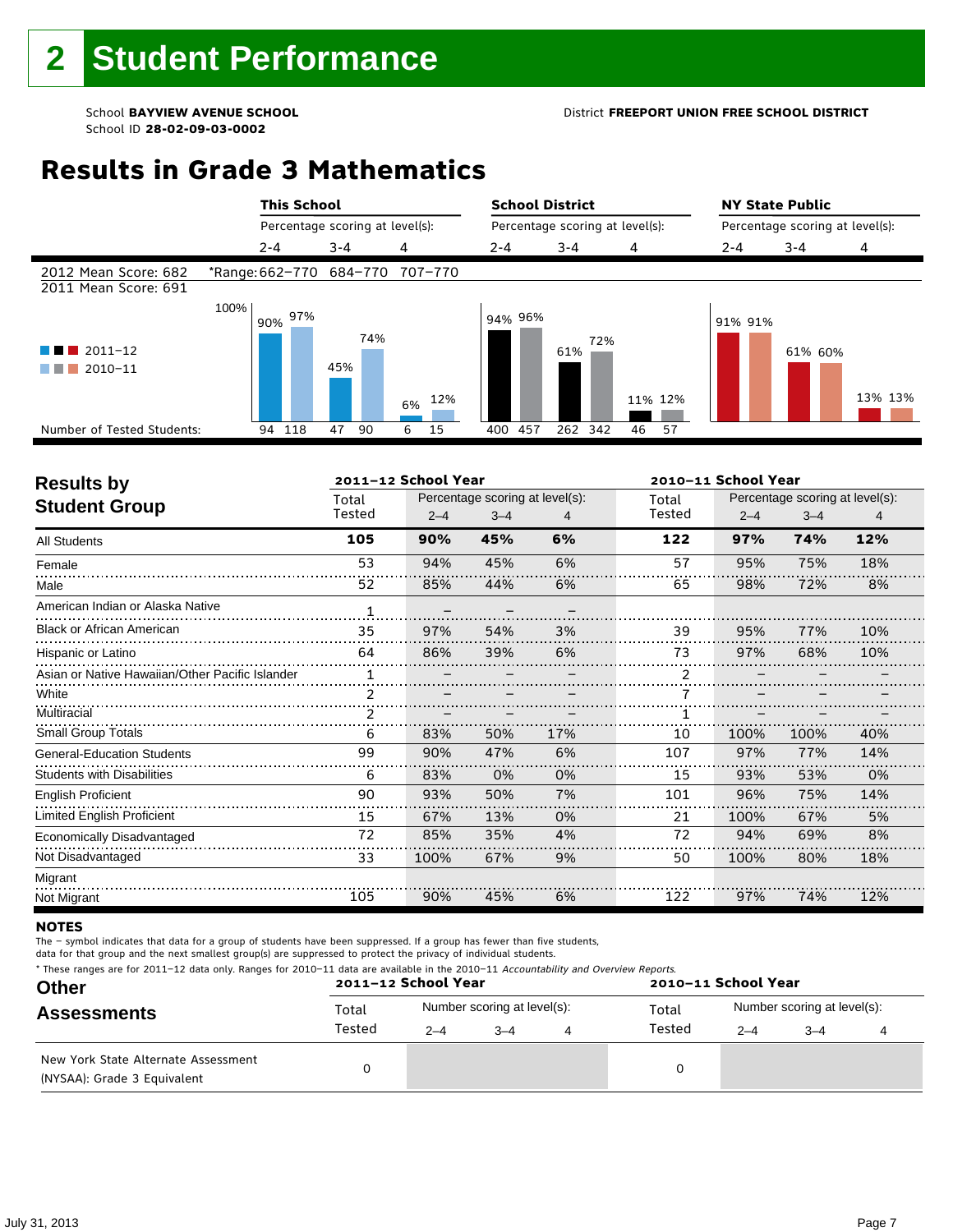# **Results in Grade 4 English Language Arts**

|                                              |      | <b>This School</b>              |                                 |          | <b>School District</b> |                                 |          | <b>NY State Public</b> |                                 |          |
|----------------------------------------------|------|---------------------------------|---------------------------------|----------|------------------------|---------------------------------|----------|------------------------|---------------------------------|----------|
|                                              |      |                                 | Percentage scoring at level(s): |          |                        | Percentage scoring at level(s): |          |                        | Percentage scoring at level(s): |          |
|                                              |      | $2 - 4$                         | $3 - 4$                         | 4        | $2 - 4$                | $3 - 4$                         | 4        | $2 - 4$                | $3 - 4$                         | 4        |
| 2012 Mean Score: 680<br>2011 Mean Score: 673 |      | *Range: 637-775 671-775 722-775 |                                 |          |                        |                                 |          |                        |                                 |          |
| 2011-12<br>$2010 - 11$                       | 100% | l 99% 95%                       | 68%<br>55%                      | 4%<br>4% | 96% 96%                | 61% 62%                         | 3%<br>2% | 91% 92%                | 59% 57%                         | 5%<br>2% |
| Number of Tested Students:                   |      | 113 129                         | 75<br>78                        | 6<br>5   | 441 441                | 283<br>287                      | 15<br>9  |                        |                                 |          |
|                                              |      |                                 |                                 |          |                        |                                 |          |                        |                                 |          |

| <b>Results by</b>                               |               | 2011-12 School Year |                                 |     | 2010-11 School Year |         |                                 |    |
|-------------------------------------------------|---------------|---------------------|---------------------------------|-----|---------------------|---------|---------------------------------|----|
| <b>Student Group</b>                            | Total         |                     | Percentage scoring at level(s): |     | Total               |         | Percentage scoring at level(s): |    |
|                                                 | Tested        | $2 - 4$             | $3 - 4$                         |     | Tested              | $2 - 4$ | $3 - 4$                         | 4  |
| <b>All Students</b>                             | 114           | 99%                 | 68%                             | 4%  | 136                 | 95%     | 55%                             | 4% |
| Female                                          | 51            | 100%                | 73%                             | 10% | 75                  | 96%     | 63%                             | 4% |
| Male                                            | 63            | 98%                 | 65%                             | 0%  | 61                  | 93%     | 46%                             | 5% |
| American Indian or Alaska Native                |               |                     |                                 |     |                     |         |                                 |    |
| <b>Black or African American</b>                | 37            | 100%                | 86%                             | 11% | 43                  | 93%     | 63%                             | 5% |
| Hispanic or Latino                              | 71            | 99%                 | 58%                             | 1%  | 83                  | 95%     | 47%                             | 5% |
| Asian or Native Hawaiian/Other Pacific Islander | $\mathcal{P}$ |                     |                                 |     |                     |         |                                 |    |
| White                                           | 3             |                     |                                 |     | 9                   |         |                                 |    |
| Multiracial                                     |               |                     |                                 |     |                     |         |                                 |    |
| <b>Small Group Totals</b>                       | 6             | 100%                | 83%                             | 0%  | 10                  | 100%    | 90%                             | 0% |
| <b>General-Education Students</b>               | 101           | 99%                 | 72%                             | 5%  | 104                 | 97%     | 66%                             | 6% |
| <b>Students with Disabilities</b>               | 13            | 100%                | 38%                             | 0%  | 32                  | 88%     | 19%                             | 0% |
| <b>English Proficient</b>                       | 102           | 99%                 | 73%                             | 5%  | 117                 | 97%     | 62%                             | 5% |
| Limited English Proficient                      | 12            | 100%                | 33%                             | 0%  | 19                  | 84%     | 16%                             | 0% |
| Economically Disadvantaged                      | 72            | 99%                 | 61%                             | 1%  | 90                  | 93%     | 49%                             | 2% |
| Not Disadvantaged                               | 42            | 100%                | 81%                             | 10% | 46                  | 98%     | 67%                             | 9% |
| Migrant                                         |               |                     |                                 |     |                     |         |                                 |    |
| Not Migrant                                     | 114           | 99%                 | 68%                             | 4%  | 136                 | 95%     | 55%                             | 4% |

#### **NOTES**

The – symbol indicates that data for a group of students have been suppressed. If a group has fewer than five students,

data for that group and the next smallest group(s) are suppressed to protect the privacy of individual students.

| <b>Other</b>                                                                                      |        | * These ranges are for 2011-12 data only. Ranges for 2010-11 data are available in the 2010-11 Accountability and Overview Reports.<br>2011-12 School Year<br>2010-11 School Year |                             |     |                 |                             |         |     |  |
|---------------------------------------------------------------------------------------------------|--------|-----------------------------------------------------------------------------------------------------------------------------------------------------------------------------------|-----------------------------|-----|-----------------|-----------------------------|---------|-----|--|
| <b>Assessments</b>                                                                                | Total  |                                                                                                                                                                                   | Number scoring at level(s): |     | Total<br>Tested | Number scoring at level(s): |         |     |  |
|                                                                                                   | Tested | $2 - 4$                                                                                                                                                                           | $3 - 4$                     | 4   |                 | $2 - 4$                     | $3 - 4$ | 4   |  |
| New York State Alternate Assessment<br>(NYSAA): Grade 4 Equivalent                                |        |                                                                                                                                                                                   |                             |     | 0               |                             |         |     |  |
| New York State English as a Second Language<br>Achievement Test (NYSESLAT) <sup>†</sup> : Grade 4 |        | N/A                                                                                                                                                                               | N/A                         | N/A | 2               | N/A                         | N/A     | N/A |  |
|                                                                                                   | Total  |                                                                                                                                                                                   |                             |     | Total           |                             |         |     |  |
| Recently Arrived LEP Students NOT Tested on<br>the ELA NYSTP: Grade 4                             |        | N/A                                                                                                                                                                               | N/A                         | N/A |                 | N/A                         | N/A     | N/A |  |

July 31, 2013 Page 8 † These counts represent recently arrived LEP students who used the NYSESLAT to fulfill the English language arts participation requirement.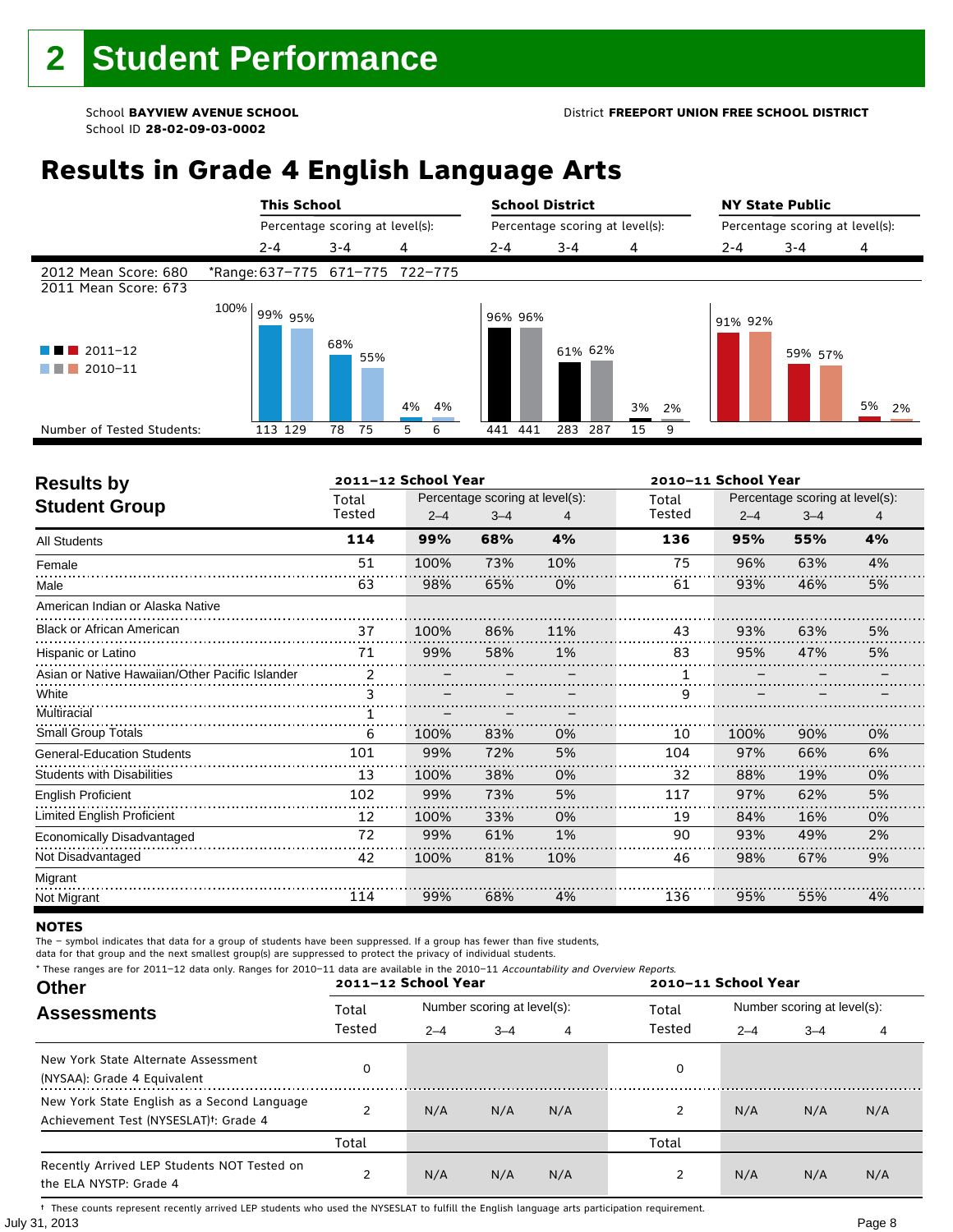#### School **BAYVIEW AVENUE SCHOOL** District **FREEPORT UNION FREE SCHOOL DISTRICT**

# **Results in Grade 4 Mathematics**

|                                              |      | <b>This School</b> |                                 |            | <b>School District</b> |                                 |            | <b>NY State Public</b> |                                 |         |
|----------------------------------------------|------|--------------------|---------------------------------|------------|------------------------|---------------------------------|------------|------------------------|---------------------------------|---------|
|                                              |      |                    | Percentage scoring at level(s): |            |                        | Percentage scoring at level(s): |            |                        | Percentage scoring at level(s): |         |
|                                              |      | $2 - 4$            | $3 - 4$                         | 4          | $2 - 4$                | $3 - 4$                         | 4          | $2 - 4$                | $3 - 4$                         | 4       |
| 2012 Mean Score: 694<br>2011 Mean Score: 687 |      |                    | *Range: 636-800 676-800         | 707-800    |                        |                                 |            |                        |                                 |         |
| $\blacksquare$ 2011-12<br>2010-11            | 100% | 99% 98%            | 78%<br>67%                      | 32%<br>21% | 97% 97%                | <sup>75%</sup> 70%              | 31%<br>22% | 95% 94%                | 69% 67%                         | 30% 27% |
| Number of Tested Students:                   |      | 115 135            | 93<br>90                        | 37<br>29   | 452<br>457             | 354 327                         | 145 101    |                        |                                 |         |
|                                              |      |                    |                                 |            |                        |                                 |            |                        |                                 |         |

| <b>Results by</b>                               |               | 2011-12 School Year |                                 |     | 2010-11 School Year |         |                                 |     |  |
|-------------------------------------------------|---------------|---------------------|---------------------------------|-----|---------------------|---------|---------------------------------|-----|--|
| <b>Student Group</b>                            | Total         |                     | Percentage scoring at level(s): |     | Total               |         | Percentage scoring at level(s): |     |  |
|                                                 | Tested        | $2 - 4$             | $3 - 4$                         |     | Tested              | $2 - 4$ | $3 - 4$                         | 4   |  |
| <b>All Students</b>                             | 116           | 99%                 | 78%                             | 32% | 138                 | 98%     | 67%                             | 21% |  |
| Female                                          | 52            | 98%                 | 79%                             | 37% | 76                  | 97%     | 67%                             | 20% |  |
| Male                                            | 64            | 100%                | 77%                             | 28% | 62                  | 98%     | 68%                             | 23% |  |
| American Indian or Alaska Native                |               |                     |                                 |     |                     |         |                                 |     |  |
| <b>Black or African American</b>                | 37            | 100%                | 84%                             | 38% | 43                  | 100%    | 67%                             | 26% |  |
| Hispanic or Latino                              | 73            | 99%                 | 73%                             | 25% | 85                  | 96%     | 66%                             | 18% |  |
| Asian or Native Hawaiian/Other Pacific Islander | $\mathcal{P}$ |                     |                                 |     |                     |         |                                 |     |  |
| White                                           | 3             |                     |                                 |     | 9                   |         |                                 |     |  |
| Multiracial                                     |               |                     |                                 |     |                     |         |                                 |     |  |
| <b>Small Group Totals</b>                       | 6             | 100%                | 100%                            | 83% | 10                  | 100%    | 80%                             | 30% |  |
| <b>General-Education Students</b>               | 103           | 100%                | 80%                             | 33% | 106                 | 98%     | 79%                             | 26% |  |
| <b>Students with Disabilities</b>               | 13            | 92%                 | 62%                             | 23% | 32                  | 97%     | 28%                             | 3%  |  |
| <b>English Proficient</b>                       | 102           | 99%                 | 80%                             | 35% | 117                 | 100%    | 74%                             | 25% |  |
| Limited English Proficient                      | 14            | 100%                | 57%                             | 7%  | 21                  | 86%     | 29%                             | 0%  |  |
| Economically Disadvantaged                      | 74            | 99%                 | 72%                             | 30% | 92                  | 97%     | 61%                             | 13% |  |
| Not Disadvantaged                               | 42            | 100%                | 88%                             | 36% | 46                  | 100%    | 80%                             | 37% |  |
| Migrant                                         |               |                     |                                 |     |                     |         |                                 |     |  |
| Not Migrant                                     | 116           | 99%                 | 78%                             | 32% | 138                 | 98%     | 67%                             | 21% |  |

#### **NOTES**

The – symbol indicates that data for a group of students have been suppressed. If a group has fewer than five students,

data for that group and the next smallest group(s) are suppressed to protect the privacy of individual students.

|  | * These ranges are for 2011-12 data only. Ranges for 2010-11 data are available in the 2010-11 Accountability and Overview Reports. |
|--|-------------------------------------------------------------------------------------------------------------------------------------|
|  |                                                                                                                                     |

| <b>Other</b>                                                       |        | 2011-12 School Year |                             |   | 2010-11 School Year |                             |      |  |  |
|--------------------------------------------------------------------|--------|---------------------|-----------------------------|---|---------------------|-----------------------------|------|--|--|
| <b>Assessments</b>                                                 | Total  |                     | Number scoring at level(s): |   | Total<br>Tested     | Number scoring at level(s): |      |  |  |
|                                                                    | Tested | $2 - 4$             | $3 - 4$                     | 4 |                     | $2 - 4$                     | $-4$ |  |  |
| New York State Alternate Assessment<br>(NYSAA): Grade 4 Equivalent |        |                     |                             |   | 0                   |                             |      |  |  |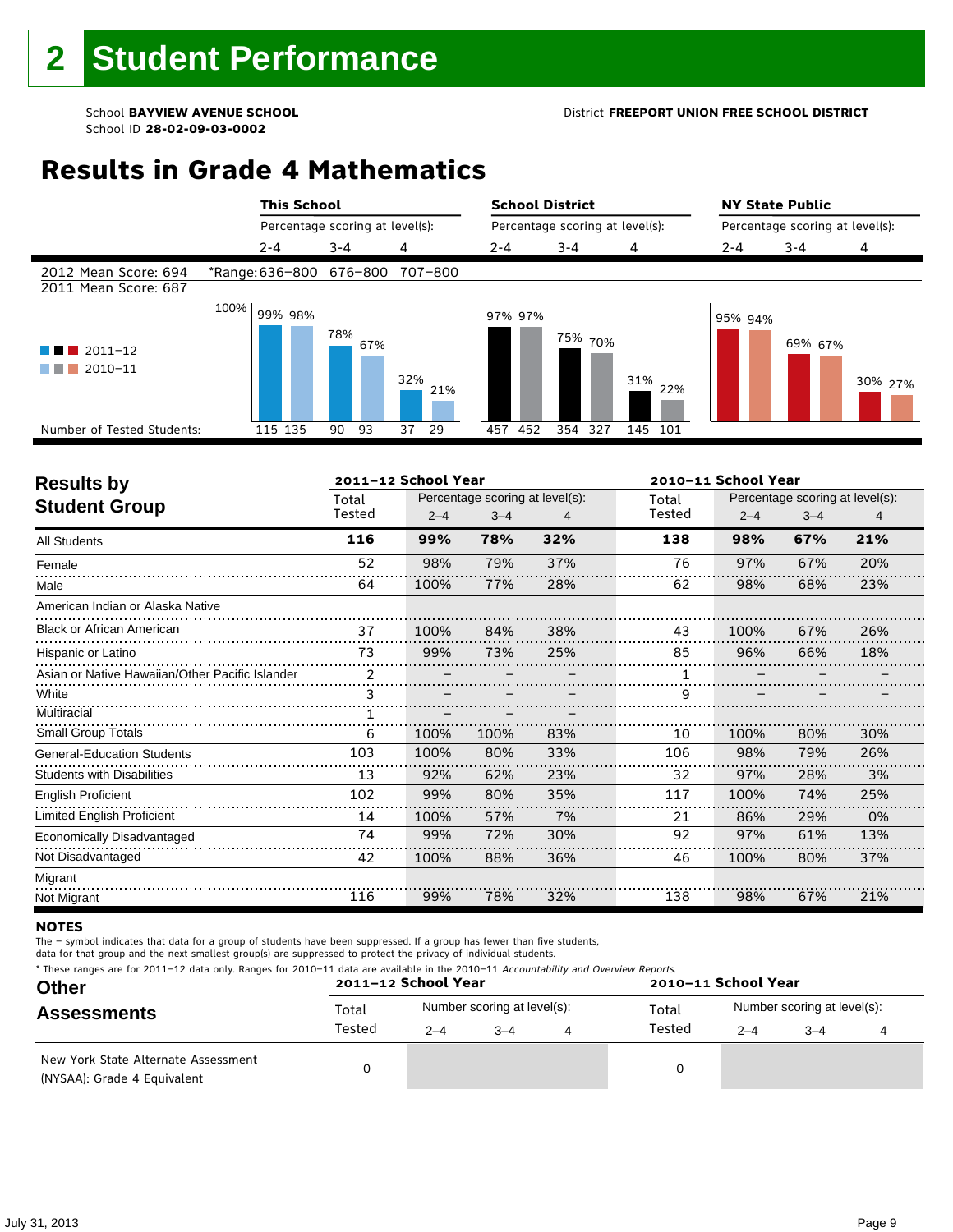#### School **BAYVIEW AVENUE SCHOOL** District **FREEPORT UNION FREE SCHOOL DISTRICT**

# **Results in Grade 4 Science**

|                                                                 | <b>This School</b> |                                 |            |          | <b>School District</b>          |            |         | <b>NY State Public</b>          |                    |
|-----------------------------------------------------------------|--------------------|---------------------------------|------------|----------|---------------------------------|------------|---------|---------------------------------|--------------------|
|                                                                 |                    | Percentage scoring at level(s): |            |          | Percentage scoring at level(s): |            |         | Percentage scoring at level(s): |                    |
|                                                                 | $2 - 4$            | $3 - 4$                         | 4          | $2 - 4$  | $3 - 4$                         | 4          | $2 - 4$ | $3 - 4$                         | 4                  |
| 2012 Mean Score: 85<br>2011 Mean Score: 81                      | Range: 45-100      | 65-100                          | $85 - 100$ |          |                                 |            |         |                                 |                    |
| $\blacksquare$ 2011-12<br><b>Tara</b><br>$\blacksquare$ 2010-11 | 100%<br>99% 99%    | 94% 92%                         | 61%<br>49% | 100% 99% | 96% 95%                         | 68%<br>54% | 97% 98% | 89% 88%                         | 57% <sub>52%</sub> |
| Number of Tested Students:                                      | 113 135            | 107 126                         | 69<br>67   | 466 461  | 450<br>440                      | 317 250    |         |                                 |                    |
|                                                                 |                    |                                 |            |          |                                 |            |         |                                 |                    |

|                |         |         |                     | 2010-11 School Year             |         |         |                                 |
|----------------|---------|---------|---------------------|---------------------------------|---------|---------|---------------------------------|
| Total          |         |         |                     | Total                           |         |         |                                 |
| Tested         | $2 - 4$ | $3 - 4$ |                     | Tested                          | $2 - 4$ | $3 - 4$ |                                 |
| 114            | 99%     | 94%     | 61%                 | 137                             | 99%     | 92%     | 49%                             |
| 52             | 98%     | 94%     | 52%                 | 75                              | 99%     | 92%     | 52%                             |
| 62             | 100%    | 94%     | 68%                 | 62                              | 98%     | 92%     | 45%                             |
|                |         |         |                     |                                 |         |         |                                 |
| 37             | 100%    | 100%    | 76%                 | 43                              | 100%    | 98%     | 60%                             |
| 71             | 99%     | 90%     | 49%                 | 84                              | 98%     | 88%     | 39%                             |
| $\mathfrak{p}$ |         |         |                     |                                 |         |         |                                 |
|                |         |         |                     | 9                               |         |         |                                 |
|                |         |         |                     |                                 |         |         |                                 |
| 6              | 100%    | 100%    | 100%                | 10                              | 100%    | 100%    | 80%                             |
| 101            | 99%     | 96%     | 60%                 | 105                             | 98%     | 93%     | 57%                             |
| 13             | 100%    | 77%     | 62%                 | 32                              | 100%    | 88%     | 22%                             |
| 100            | 100%    | 97%     | 66%                 | 116                             | 100%    | 96%     | 56%                             |
| 14             | 93%     | 71%     | 21%                 | 21                              | 90%     | 71%     | 10%                             |
| 74             | 99%     | 92%     | 50%                 | 92                              | 98%     | 91%     | 40%                             |
| 40             | 100%    | 98%     | 80%                 | 45                              | 100%    | 93%     | 67%                             |
|                |         |         |                     |                                 |         |         |                                 |
| 114            | 99%     | 94%     | 61%                 | 137                             | 99%     | 92%     | 49%                             |
|                |         |         | 2011-12 School Year | Percentage scoring at level(s): |         |         | Percentage scoring at level(s): |

#### **NOTES**

The – symbol indicates that data for a group of students have been suppressed. If a group has fewer than five students,

data for that group and the next smallest group(s) are suppressed to protect the privacy of individual students.

| <b>Other</b>                                                       | 2011-12 School Year |         |                             | 2010-11 School Year |                             |         |  |  |
|--------------------------------------------------------------------|---------------------|---------|-----------------------------|---------------------|-----------------------------|---------|--|--|
| <b>Assessments</b>                                                 | Total               |         | Number scoring at level(s): | Total               | Number scoring at level(s): |         |  |  |
|                                                                    | Tested              | $2 - 4$ | $3 - 4$                     | Tested              | $2 - 4$                     | $3 - 4$ |  |  |
| New York State Alternate Assessment<br>(NYSAA): Grade 4 Equivalent |                     |         |                             |                     |                             |         |  |  |